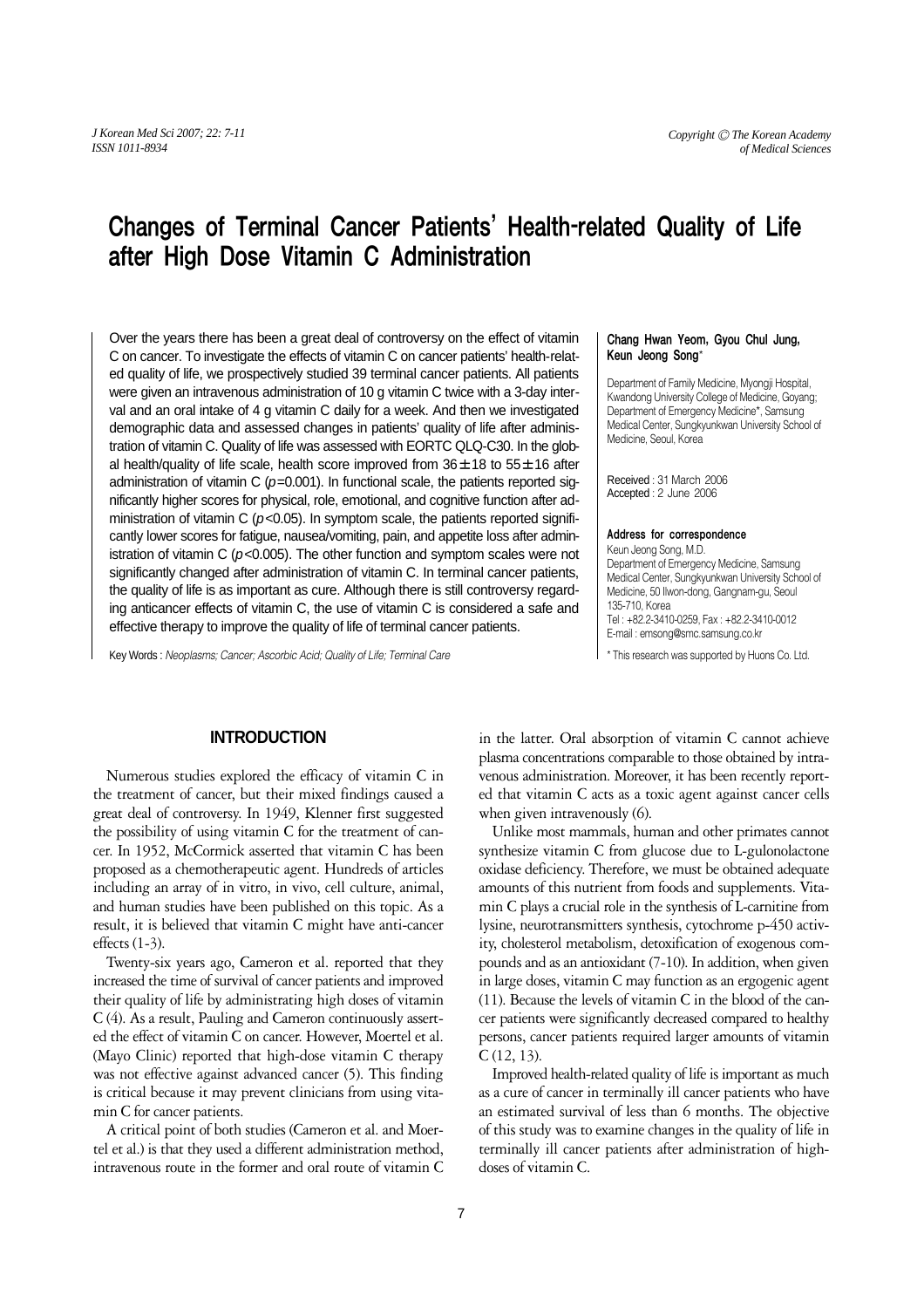## **MATERIALS AND METHODS**

## Study subjects

Outpatients with terminal cancer who were treated in the Department of Family Medicine, Myungji-Hospital, Kwandong University College of Medicine from 1 February 2004 through 31 August 2005, were included in the study. The study included 39 cancer patients (male: 20, female: 19) after excluding those who were undergoing chemotherapy.

#### Assessment of cancer patients' life-related quality

A written consent was obtained from all patients. They were given an intravenous administration of 10 g vitamin C twice with a 3-day interval and an oral intake of 4 g vitamin C daily for a week. And then we investigated demographic data and assessed changes in patients' quality of life 1 week after administration of vitamin C.

Demographic data included sex, age, cancer diagnosis, anticancer therapy, recurrence, metastasis and performance status (Eastern Cooperative Oncology Group, ECOG). Quality of life was assessed by the European Organization for Research and Treatment of cancer (EORTC). This was a self-administrated questionnaire (EORTC) that was used to assess the quality of life of the patients. When a patient was unable to self-administer the questionnaire, an interviewer or the patient's caregiver completed the questionnaire after finding out answers from the patient. The Korean version of the European Organization for Research and Treatment of cancer core quality-of-life questionnaire (EORTC QLQ-C30) was used as the questionnaire. It was designed to ask clinical symptoms experienced by the patients during the previous week. The questionnaire consists of 30 items, that comprise a global evaluation of health status and quality of life, five functions (physical, role, emotional, cognitive, and social), three symptoms (fatigue, pain, and nausea/vomiting), and six additional single items (dyspnea, appetite loss, sleep disturbance, constipation, diarrhea, and financial impact of the disease and treatment) (14). Scores for each scale on the EORTC QLQ-C30 questionnaire were calculated as suggested by the EO-RTC Study Group on Quality of Life. All of the scales and single-item measures ranged in score from 0 to 100. A high scale score represents a higher response level. Thus a high score for the global health status/quality of life represents a high quality of life and a high score for a functional scale represents a high/health level of functioning. But a high score for a symptom scale/item represents a high level of symptomatology/problems.

#### Statistical analysis

The EORTC scales scores before and after administration of vitamin C, were compared using the Wilcoxon signed rank-test. A *p*-value of less than 0.05 is considered statistically significant.

## **RESULTS**

## Demographic data

The demographic data (age, sex, cancer diagnosis, anticancer therapy, metastasis, performance status) are shown in Table 1. All patients were stage IV, and 12 (30.8%) patients experienced a recurrence of their cancers. No patients were excluded due to side effects of vitamin C.

#### Quality of life (EORTC)

The quality of life before and after administration of high dose vitamin C, are shown in Table 2. In the global health/ quality of life scale, health score improved from  $36 \pm 18$  to 55  $\pm$  16 after administration of vitamin C ( $p$ =0.001). In functional scales, the patients reported significantly higher scores for physical, role, emotional, cognitive, and social function after administration of vitamin C (*p*<0.005). In symptom scales, the patients reported significantly lower scores for fatigue, nausea/vomiting, pain, sleep disturbance, and appetite loss after administration of vitamin C (*p*<0.005). The other symptom scales such as dyspnea, constipation, diarrhea, financial impact were not significantly changed after adminis-

| <b>Table 1.</b> Demographic data |  |
|----------------------------------|--|
|----------------------------------|--|

| Characteristics             | Number (%)      |
|-----------------------------|-----------------|
| Sex                         |                 |
| Male                        | 20(51.3)        |
| Female                      | 19 (48.7)       |
| Age (mean $\pm$ SD, yr)     | $53.5 \pm 10.5$ |
| Cancer diagnosis            |                 |
| Stomach                     | 10(25.6)        |
| Lung                        | 7(17.9)         |
| Liver                       | 1(2.6)          |
| <b>Breast</b>               | 4(10.3)         |
| Cervix                      | 1(2.6)          |
| Colo-rectal                 | 9(23.1)         |
| Biliary                     | 2(5.1)          |
| Other                       | 5(12.8)         |
| Previous anticancer therapy |                 |
| Surgery                     | 1(2.6)          |
| Chemotherapy (CTx)          | 11(28.2)        |
| Radiotherapy (RTx)          | 1(2.6)          |
| Surgery+CTx                 | 19 (48.7)       |
| $CTx + RTx$                 | 3(7.7)          |
| $Surgery + CTx + RTx$       | 4(10.3)         |
| Recurrence                  | 12(30.8)        |
| Metastasis                  | 39 (100.0)      |
| Performance status (ECOG)   |                 |
| $0 - 1$                     | 26 (66.6)       |
| $2 - 4$                     | 13 (33.4)       |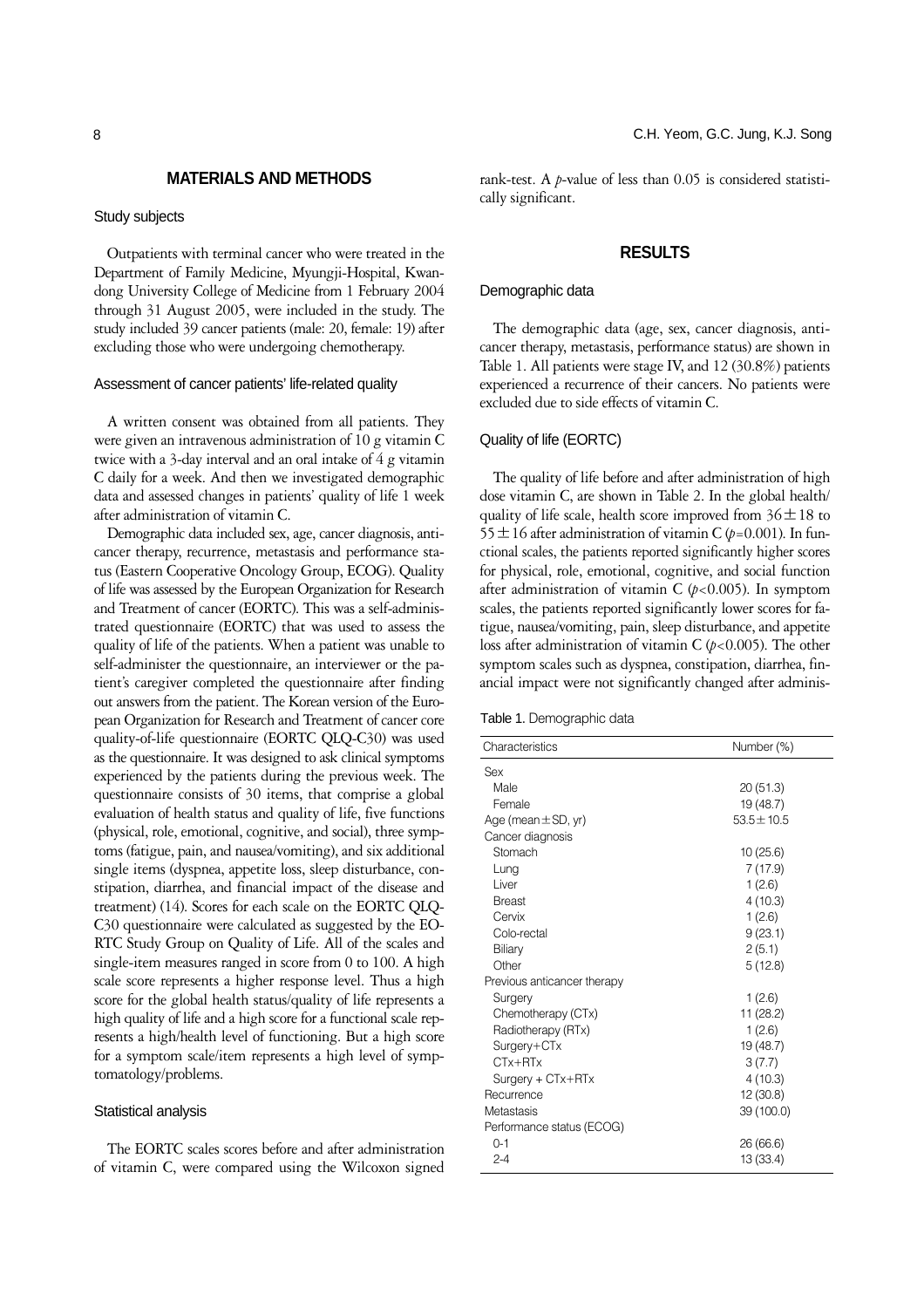#### Vitamin C Administration and Life Quality of Cancer Patients 9

|                     | EORTC (Mean $\pm$ SD) |             |         |  |
|---------------------|-----------------------|-------------|---------|--|
|                     | <b>Before</b>         | After       | p-value |  |
| Global Health Scale |                       |             |         |  |
| Global health       | $36 \pm 18$           | $55 \pm 16$ | 0.001   |  |
| Function scale      |                       |             |         |  |
| Physical            | $66 \pm 20$           | $72 + 15$   | 0.037   |  |
| Role                | $59 + 31$             | $73 + 22$   | 0.002   |  |
| Emotional           | $68 + 24$             | $78 + 19$   | 0.001   |  |
| Cognitive           | $69 + 23$             | $80 + 16$   | 0.002   |  |
| Social              | $62 + 34$             | $71 + 24$   | 0.049   |  |
| Symptom scale       |                       |             |         |  |
| Fatigue             | $52 + 24$             | $40 \pm 19$ | 0.001   |  |
| Nausea/Vomiting     | $24 \pm 25$           | $11 \pm 15$ | 0.001   |  |
| Pain                | $30 + 32$             | $21 \pm 25$ | 0.013   |  |
| Dyspnea             | $23 + 28$             | $15 + 20$   | 0.051   |  |
| Sleep disturbance   | $32 + 35$             | $26 \pm 25$ | 0.029   |  |
| Appetite loss       | $50 + 43$             | $31 + 29$   | 0.005   |  |
| Constipation        | $19 + 26$             | $16 + 25$   | 0.390   |  |
| Diarrhea            | $16 + 24$             | $11 \pm 18$ | 0.218   |  |
| Financial impact    | $25 + 27$             | $23 + 24$   | 0.914   |  |

Table 2. Change of terminal cancer patients' health-related quality of life (EORTC) after high dose vitamin C adminstration

tration of vitamin C.

## **DISCUSSION**

In terminal cancer patients, the quality of life is as important as cure. The treatment for terminal cancer patients was particularly focused on the patient's well-being in addition to the efforts to minimize symptoms. Thus, the ultimate goal of treatment for terminal cancer patients can differ from those pursued in treatments designed to cure.

If terminal cancer patients were concerned about emotional changes and functional impairment and if the patients' quality of life did not improve, the treatment that they underwent should not be considered successful even though it extended their life expectancy. Although investigators are divided in their opinions on whether vitamin C is effective for the treatment of cancers, many of them reported that cancer patients showed improvement in their quality of life.

This study also demonstrated improvement in global health/ quality of life in terminal cancer patients after administration of vitamin C along with improvements in all functions (physical, role, emotional, cognitive, and social) and some symptoms (fatigue, nausea/vomiting, pain, sleep disturbance, and appetite loss).

The therapeutic impacts of vitamin C, expected when administered to terminal cancer patients, include anticancer effects, positive impact on the central nervous system and mental ability, pain relief and contribution to energy generation. The anticancer effects of vitamin C boost cytotoxicity of tumor cells, collagen synthesis, antioxidant action, immunity system and low concentration of certain amino acids.

First, the mechanism underlying the action of vitamin C in combating cancer cells explains that vitamin C in blood is oxidized to dehydroascorbate acid, which passes freely back and forth through the cell membranes via glucose transport. When dehydroascorbate acid enters cancer cells, glutathione turned the dehydroascorbate back into ascorbic acid (vitamin C), which is not allowed to move out of cancer cells. This ascorbic acid is converted to dehydroascorbate again and produces H<sub>2</sub>O<sub>2</sub>, which destroy cancer cells (15). Higher levels of ascorbic acid were observed around cancer cells when compared to normal cells (16). Casciari et al. study reported tumor cells apoptosis occurred in 42.9% of total patients and necrosis in 24.4% when patients' blood level of vitamin C was 11.2 mM. They said apoptosis increased to 57.6% and necrosis to 33.1%, respectively, when patients' blood level of vitamin C rose to 33.7 mM (17). Secondly, an increase in the synthesis of collagen inhibits the growth of cancer cells, leading to apoptosis and necrosis in cancer cells (18). That is, cancer cells releases collagenase and dissove collagen between cells/tissues. This means that these enzymes dissolve basement membranes, an organization of collagen and extracellular matrices, enabling cancer cells to infiltrate and destroy adjacent normal tissues. An increase in collagen synthesis due to vitamin C would however increase membrane mechanical integrity and cohesion and eventually prevent the growth of cancer cells. Thirdly, antioxidant properties of vitamin C inhibit cancer growth induced by free radicals (3, 19). It is however an interesting fact that vitamin C is taken up in oxidized form by cancer cells. Fourthly, vitamin C enhances the immune system by elevating the production of infection-fighting white blood cells and interferon levels, so cancer cells are suppressed or eliminated (20, 21). Last, the vitamin C can change the levels of certain amino acids in body fluids and may deplete the bioavailability of lysine and cyteine, 2 amino acids that required for rapidly growing tumors (22, 23).

The impact of vitamin C on the central nervous system and mental ability is based on the following mechanisms: First, increased c-AMP enables vitamin C to block phosphodiesterase, so the breakdown of c-AMP can be prevented (24). An increase in blood c-AMP levels therefore boosts mental ability. Secondly, vitamin C also prevents the formation of toxic neurotransmitters. Vitamin C deficiency triggers the oxidation of adrenalin and noradrenalin, and adrenochrome and noradrenochrome are generated, respectively, and their toxic effects pose various problems (25).

The impact of vitamin C on pain relief is explained by various mechanisms (26). First, vitamin C has anti-inflammatory effects by stimulating c-AMP production, which in turn elevates production of steroid in the ACTH. Secondly, vitamin C works to help decrease blood calcium levels and enhances calcium uptake in bone. As a result, bone pain is relieved (27).

It was recently discovered that vitamin C also supports the body's energy generation (28). The mechanism of ergogenic activity of vitamin C is probably due to vitamin C's oxidation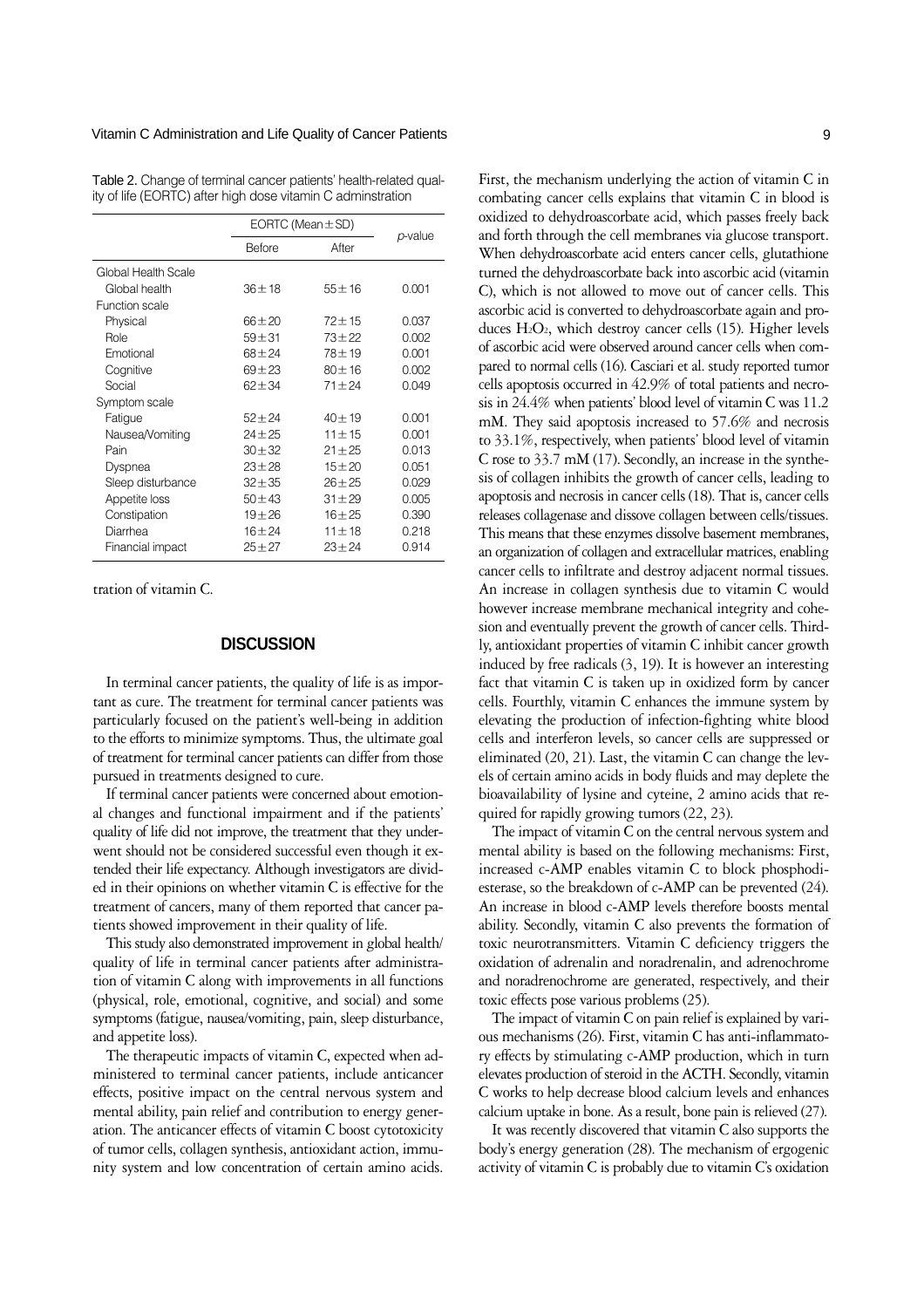reduction potential, capable of providing necessary electrons to the electron transport system in the mitochondria for increased energy production.

Since Szent-Gyorgyi reported the efficacy of vitamin C for the first time in 1928, studies in the same area have continued and anticancer effects of vitamin C are still under debate. While Cameron et al. suggested beneficial effects of vitamin C on the treatment of cancer (4), the Mayo Clinic study reported no anticancer effects of vitamin C (5). Investigators cited the different administration method as the reason for such opposite results. The former used intravenous vitamin C administration at a dose of 10 g and subsequent oral administration, whereas the latter used oral administration only. Padayatty et al. proved that it was difficult to increase vitamin C level to more than 220 M/L in blood through oral administration and that blood levels of vitamin C that are required for combating cancer could be achieved through intravenous adminstration (6). Their findings provided the scientific basis for using intravenous administration in cancer patients.

Vitamin C is a water-soluble and remarkably nontoxic at high levels. Nevertheless, this treatment should be administered with caution to patients with glucose-6-phosphate dehydrogenase (G6PD) deficiency (29). When given high doses of vitamin C, these patients may have the risk of developing hemolysis. Before applying vitamin C therapy, patients should be screened for this deficiency.

Although there is still controversy regarding anticancer effects of vitamin C, the use of vitamin C is considered the safe and effective therapy to improve the quality of life in terminal cancer patients. The further study is required to compare effects of vitamin C in between placebo and vitamin C group in terminal cancer patients with well-designed experimental strategy.

## **REFERENCES**

- 1. Padayatty SJ, Katz A, Wang Y, Eck P, Kwon O, Lee JH, Chen S, Corpe C, Dutta A, Dutta SK, Levine M. *Vitamin C as an antioxidant: evaluation of its role in disease prevention. J Am Coll Nutr 2003; 22: 18-35.*
- 2. Tamayo C, Richardson MA. *Vitamin C as a cancer treatment: state of the science and recommendation for research. Altern Ther Health Med 2003; 9: 94-101.*
- 3. Gonzalez MJ, Miranda-Massari JR, Mora EM, Guzman A, Riordan NH, Riordan HD, Casciari JJ, Jackson JA, Roman-Franco A. *Orthomolecular oncology review: ascorbic acid and cancer 25 years later. Integrative Cancer Therapies 2005; 4: 32-44.*
- 4. Cameron E, Pauling L, Leibovitz B. *Ascorbic acid and cancer: a review. Cancer Res 1979; 39: 663-81.*
- 5. Moertel CG, Fleming TR, Creagan ET, Rubin J, O'Connell MJ, Ames MM. *High-dose vitamin C versus placebo in the treatment of patients with advanced cancer who have had no prior chemotherapy. A randomized double-blind comparison. N Engl J Med 1985; 312: 137-41.*
- 6. Padayatty SJ, Sun H, Wang Y, Riordan HD, Hewitt SM, Katz A, Wesley RA, Levine M. *Vitamin C pharmacokinetics: implications for oral and intravenous use. Ann Intern Med 2004; 140: 533-7.*
- 7. Levine M. *New concepts in the biology and biochemistry of ascorbic acid. N Engl J Med 1986; 314: 892-902.*
- 8. Sies H, Stahl W, Sundquist AR. *Antioxidant functions of vitamins. Ann N Y Acad Sci 1992; 669: 7-20.*
- 9. Leibovitz B, Mueller J. *Carnitine*. *J Optimal Nutr 1993; 2: 90-109.*
- 10. Block G. *Vitamin C and cancer prevention: the epidemiologic evidence. Am J Clin Nutr 1991; 53: 270-82.*
- 11. Komarova SV, Ataullakhanov FI, Globus RK. *Bioenergetics and mitochondrial transmembrane potential during differentiation of cultured osteoblasts. Am J Physiol 2000; 279: 1220-9.*
- 12. Khanzode SS, Muddeshwar MG, Khanzode SD, Dakhale GN. *Antioxidant enzymes and lipid peroxidation in different stages of breast cancer. Free Radic Res 2004; 38: 81-5.*
- 13. Lee JG, Chung HW, Lee KH, Ahn HS. *Antioxidant vitamins and lipid peroxidation in patients with cervical intraepithelial neoplasia. J Korean Med Sci 2005; 20: 267-72.*
- 14. Yun YH, Park YS, Lee ES, Bang SM, Heo DS, Park SY, You CH, West K. *Validation of the Korean version of the EORTC QLQ-C30. Qual Life Res 2004; 13: 863-8.*
- 15. Agus DB, Vera JC, Golde DW. *Stromal cell oxidation: a mechanism by which tumors obtain vitamin C. Cancer Res 1999; 59: 4555-8.*
- 16. Langemann H, Torhorst J, Kabiersch A, Krenger W, Honegger CC. *Quantitive determination of water and lipid soluble antioxidants in neoplastic and non-neoplastic human breast tissue. Int J Cancer 1989; 43: 1169-73.*
- 17. Casciari JJ, Riordan NH, Schmidt TL, Meng XL, Jackson JA, Riordan HD. *Cytotoxicity of ascorbate, lipoic acid, and other antioxidants in hollow fibre in vitro tumours. Br J Cancer 2001; 84: 1544-50.*
- 18. Henson DE, Block G, Levine M. *Ascorbic acid: biologic functions and relation to cancer. J Natl Cancer Inst 1991; 83: 547-50.*
- 19. Do MH, Lee SS, Jung PJ, Lee HY. *Intake of dietary fat and vitamin in relation to breast cancer risk in Korean women: a case-control study. J Korean Med Sci 2003; 18: 534-40.*
- 20. Cameron E, Pauling L. *Vitamin C and the immune system. In: Cancer and vitamin C. 2nd ed. USA. Camino Book 1990: 108-11.*
- 21. Basu TK. *Possible role of vitamin C in cancer therapy. In: Hanck A and Ritzel G. Vitamin C: Recent Advances and aspects in virus disease, Cancer and in lipid metabolism, Hans Huber, 1979: 95-102.*
- 22. Tsao CS, Miyashita K. *Effects of high intake of ascorbic acid on plasma levels of amino acids. IRCS Med Sci 1984; 12: 1052-3.*
- 23. Tsao CS, Miyashita K. *Effects of large intake of ascorbic acid on urinary excretion of amino acids and related compounds. IRCS Med Sci 1985; 13: 855-6.*
- 24. Lewin S. *The link between ascorbate and c-AMP and c-GMP. In: Vitamin C: Its molecular biology and medical potential. Academic Press, London, 1976: 93-8.*
- 25. Lewin S. *Activity of ascorbate in the adrenals. In: Vitamin C: Its molecular biology and medical potential. Academic Press, London, 1976: 98-101.*
- 26. Jensen NH. *Reduced pain from osteoarthritis in hip joint or knee joint during treatment with calcium ascorbate. Ugeskr Laeger 2003;*